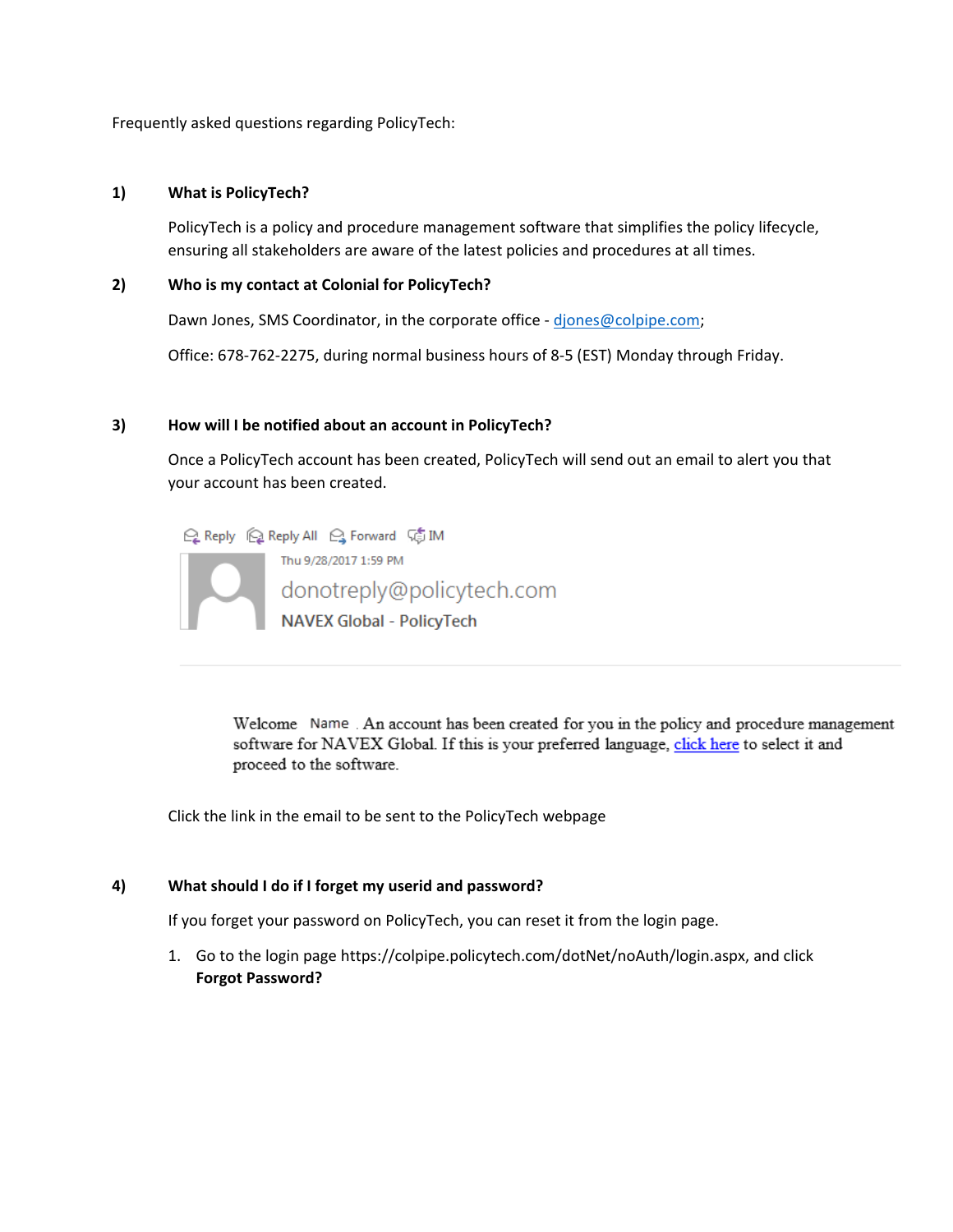| <b>POLICYTECH</b><br>Policy & Procedure Management |                      |                  |
|----------------------------------------------------|----------------------|------------------|
| Username                                           |                      |                  |
|                                                    |                      |                  |
| Password                                           |                      |                  |
|                                                    |                      |                  |
| Domain                                             |                      |                  |
| None                                               | $\blacktriangledown$ | Log in           |
|                                                    |                      | Forgot password? |

2. On the next page, put in your username ( should be your email), and click Submit

|           | Forgot password?                                                                                                                             |  |  |
|-----------|----------------------------------------------------------------------------------------------------------------------------------------------|--|--|
|           | Enter your username for a link to reset your password.<br>If you do not have an email address on file, please<br>contact your administrator. |  |  |
| Username: |                                                                                                                                              |  |  |

3. PolicyTech will send an email with a link that can be used to reset your password. Click the link to move forward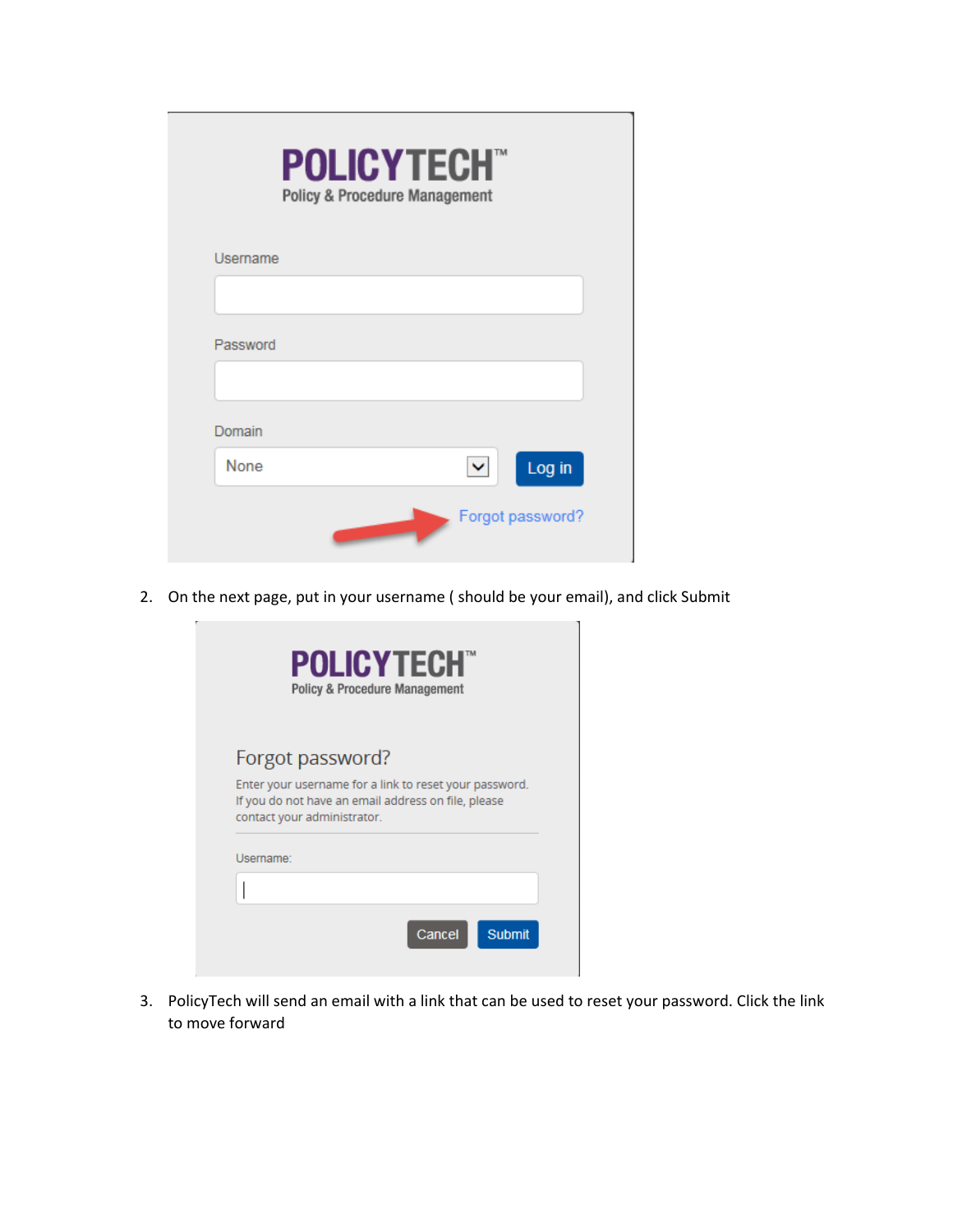This email was sent automatically by the PolicyTech software in response to your request to recover your password.

To reset your password and access your account, click on the link below. If nothing happens when you click on the link, copy and paste the link into the address bar of your web browser. This link will be valid for only one hour.

https://colpipe.policytech.com/dotnet/noauth/login.aspx?uid=7149&r=5f6a8409cbad4668bcf9ea4783e27084

4. The link will open a page where a new password can be put in. Once the password has been entered, click save.

| <b>POLICYTECH®</b><br><b>Policy &amp; Procedure Management</b> |                                              |  |  |
|----------------------------------------------------------------|----------------------------------------------|--|--|
|                                                                | Please Update Your Password                  |  |  |
| New Password                                                   |                                              |  |  |
| Confirm Password                                               |                                              |  |  |
|                                                                | View password requirements<br>Cancel<br>Save |  |  |

5. Once the new password has been saved, you will be logged into PolicyTech with an updated password.

#### **5) How do I acknowledge a policy or procedure?**

In order to acknowledge a document on PolicyTech, there are three things that will need to be done:

- 1. Read the document
- 2. Mark the document as read
- 3. Complete questionnaire acknowledging that the reader has read, understands, and agrees with the document as written (only applies to documents with questionnaire).

*Reading a document*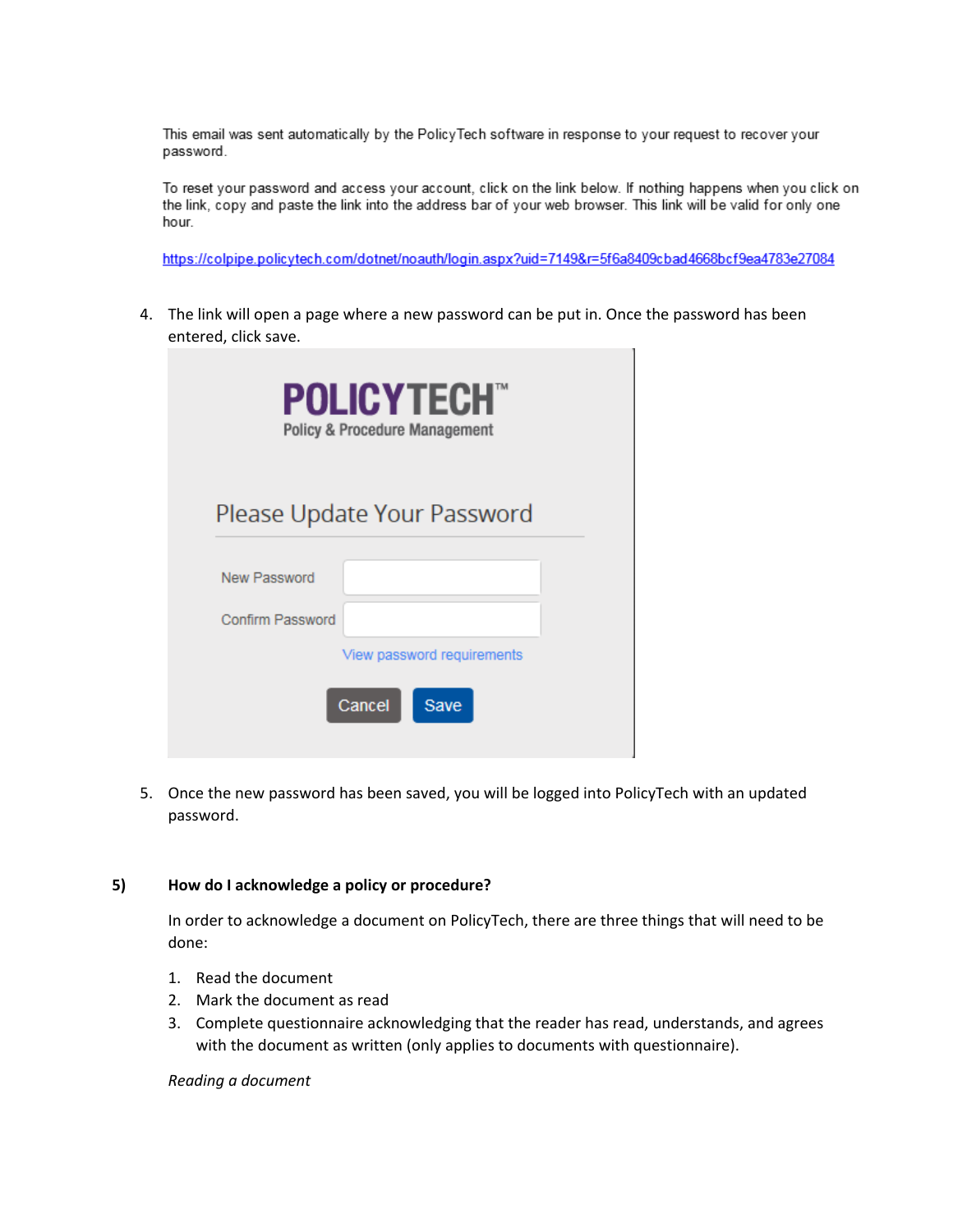1. Click **My Tasks**, click the **Read** heading, and then click the document title.

| PolicyTech®<br>Policy & Procedure Management                          | <b>MY TASKS</b>                                                                                 |                                           | Tawna Gifford - |
|-----------------------------------------------------------------------|-------------------------------------------------------------------------------------------------|-------------------------------------------|-----------------|
| <b>Documents</b><br>$\checkmark$                                      | Read the following documents as soon as possible and mark that you have read them: A<br>$\circ$ |                                           |                 |
| $\overline{\mathbf{z}}$<br><b>My Tasks</b>                            | Title                                                                                           | Date Assigned<br>Days Elapsed<br>Date Due | Days Left       |
|                                                                       | Year End Closing (v.1)                                                                          | o<br>08/24/2016                           |                 |
| <b>III</b> Reports                                                    | Invoice Billings (v.1)                                                                          | $\circ$<br>08/24/2016                     |                 |
|                                                                       | Chart of Accounts (v.1)                                                                         | o<br>08/24/2016                           |                 |
|                                                                       | Bank Account Reconciliation (v.1)                                                               | O<br>08/24/2016                           |                 |
|                                                                       | Account Collections Form (v.1)                                                                  | $\circ$<br>08/24/2016                     |                 |
| The Editor and Completion Experts<br>Terms of Use   Privacy Statement | Check Signing Authority (v.1)                                                                   | ۰<br>08/24/2016<br>08/31/2016<br>$\sim$   |                 |

2. Thoroughly read the document. If the document looks like the documents on the left, use the window to read through the document. If the document looks like the image on the right, click download to open or save the document on your computer.



3. Click **Mark as Read** at the top of the document window.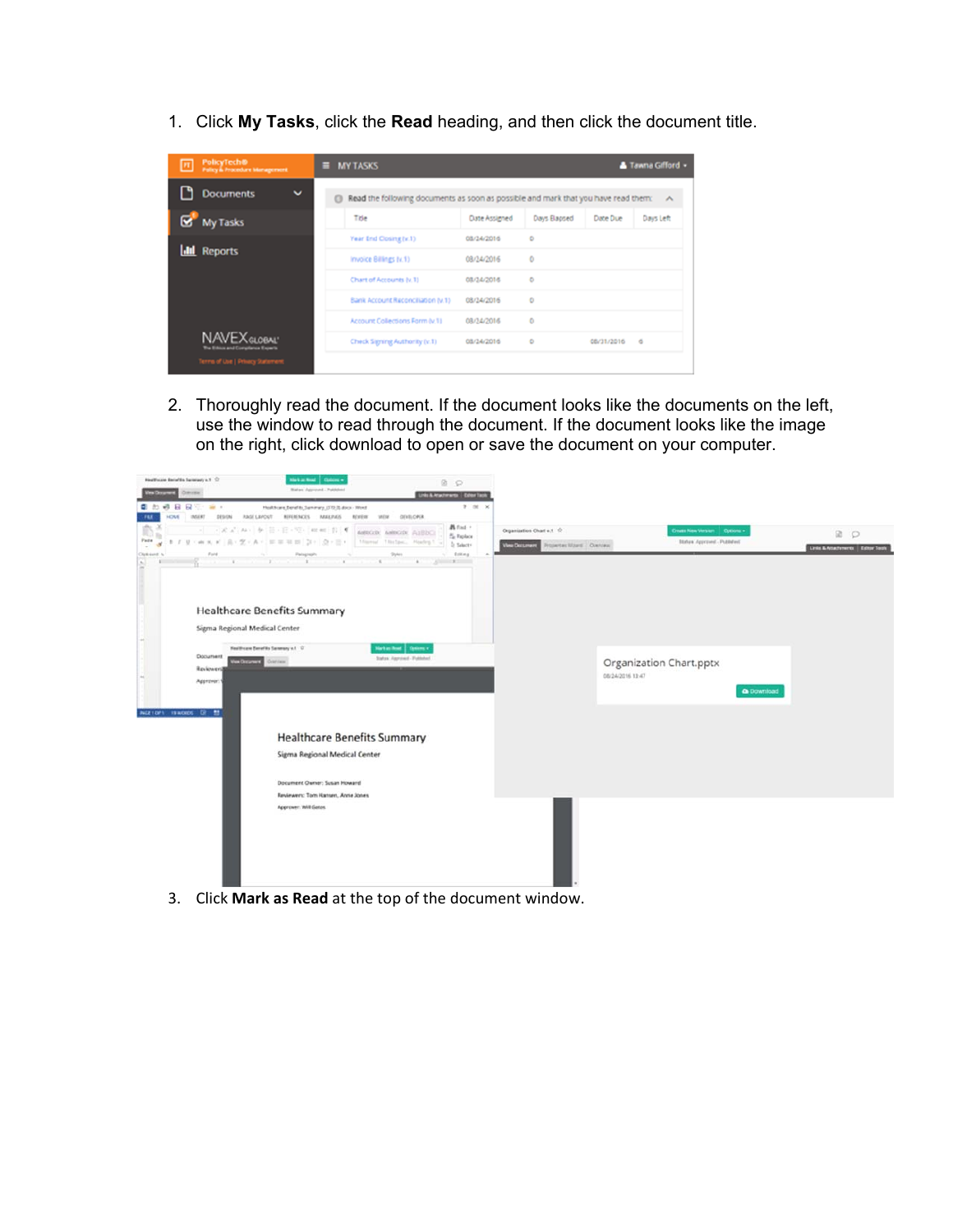

4. One of two windows will come up depending on if the document has a questionnaire.



- 5. Follow the instructions below for the window you see:
	- 1. Read the message, and then click **Mark as Read** to confirm the action
	- 2. Click **Take Questionnaire**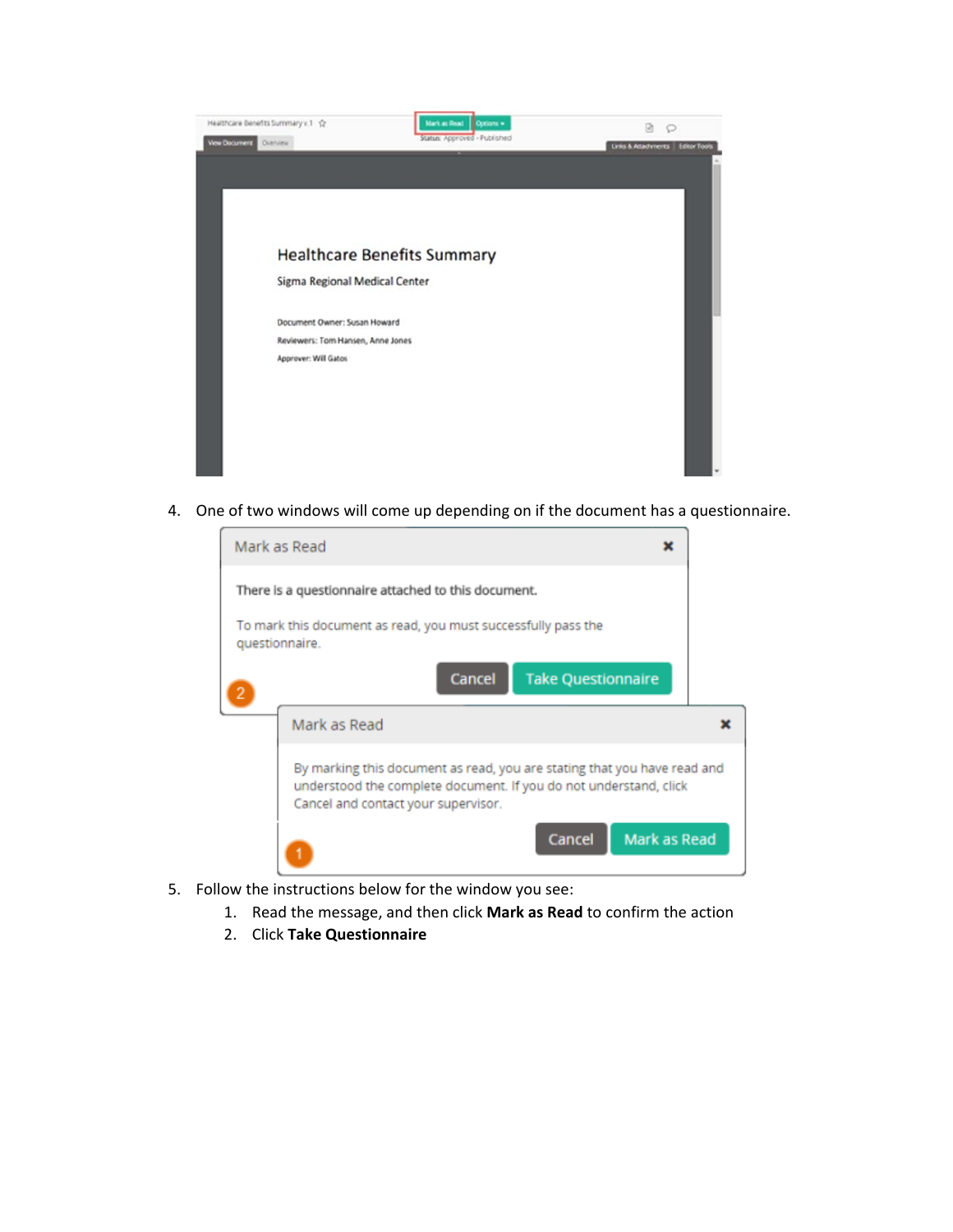6. The first question will ask if you understand and agree to comply with the procedure or policy and to ensure that all agents, employees and/or subcontractors of your company who

| By clicking on the Agree button below, I hereby acknowledge that I have received and read, in its entirety, Colonial's Example. I<br>understand and agree to comply with the procedure and to ensure that all agents, employees and/or subcontractors of this<br>company who perform work on any jobsite for Colonial are informed about and instructed on the procedure or policy and comply<br>with the procedure or policy in its entirety. I further agree that, should I have any questions about the procedure or policy,<br>including any questions about how the policy or procedure applies to the work that this company will be performing on a Colonial<br>jobsite, I will contact my Colonial representative and will ensure that my questions are resolved before any agent, employee or<br>subcontractor of this company begins performing any work on any jobsite for Colonial where this policy or procedure is applicable. |  |
|----------------------------------------------------------------------------------------------------------------------------------------------------------------------------------------------------------------------------------------------------------------------------------------------------------------------------------------------------------------------------------------------------------------------------------------------------------------------------------------------------------------------------------------------------------------------------------------------------------------------------------------------------------------------------------------------------------------------------------------------------------------------------------------------------------------------------------------------------------------------------------------------------------------------------------------------|--|
| ○ Agree                                                                                                                                                                                                                                                                                                                                                                                                                                                                                                                                                                                                                                                                                                                                                                                                                                                                                                                                      |  |
| $\bigcirc$ Disagree                                                                                                                                                                                                                                                                                                                                                                                                                                                                                                                                                                                                                                                                                                                                                                                                                                                                                                                          |  |
| <b>Acknowledged By:</b>                                                                                                                                                                                                                                                                                                                                                                                                                                                                                                                                                                                                                                                                                                                                                                                                                                                                                                                      |  |
|                                                                                                                                                                                                                                                                                                                                                                                                                                                                                                                                                                                                                                                                                                                                                                                                                                                                                                                                              |  |
| <b>Job Title:</b>                                                                                                                                                                                                                                                                                                                                                                                                                                                                                                                                                                                                                                                                                                                                                                                                                                                                                                                            |  |
|                                                                                                                                                                                                                                                                                                                                                                                                                                                                                                                                                                                                                                                                                                                                                                                                                                                                                                                                              |  |
| <b>Company Name:</b>                                                                                                                                                                                                                                                                                                                                                                                                                                                                                                                                                                                                                                                                                                                                                                                                                                                                                                                         |  |
|                                                                                                                                                                                                                                                                                                                                                                                                                                                                                                                                                                                                                                                                                                                                                                                                                                                                                                                                              |  |
|                                                                                                                                                                                                                                                                                                                                                                                                                                                                                                                                                                                                                                                                                                                                                                                                                                                                                                                                              |  |

perform work on any jobsite for Colonial are informed about and instructed on the procedure or policy and will comply with the procedure or policy in its entirety. If you do not understand or do not agree with the statement in its entirety, click disagree.

> A. If you disagree with the first question, you will see a message like the one below. If you do not understand the document, click **Return to Document**; and contact your Colonial representative to discuss.



Sorry. Your score was 75%. You must get at least 100% to pass the questionnaire.

×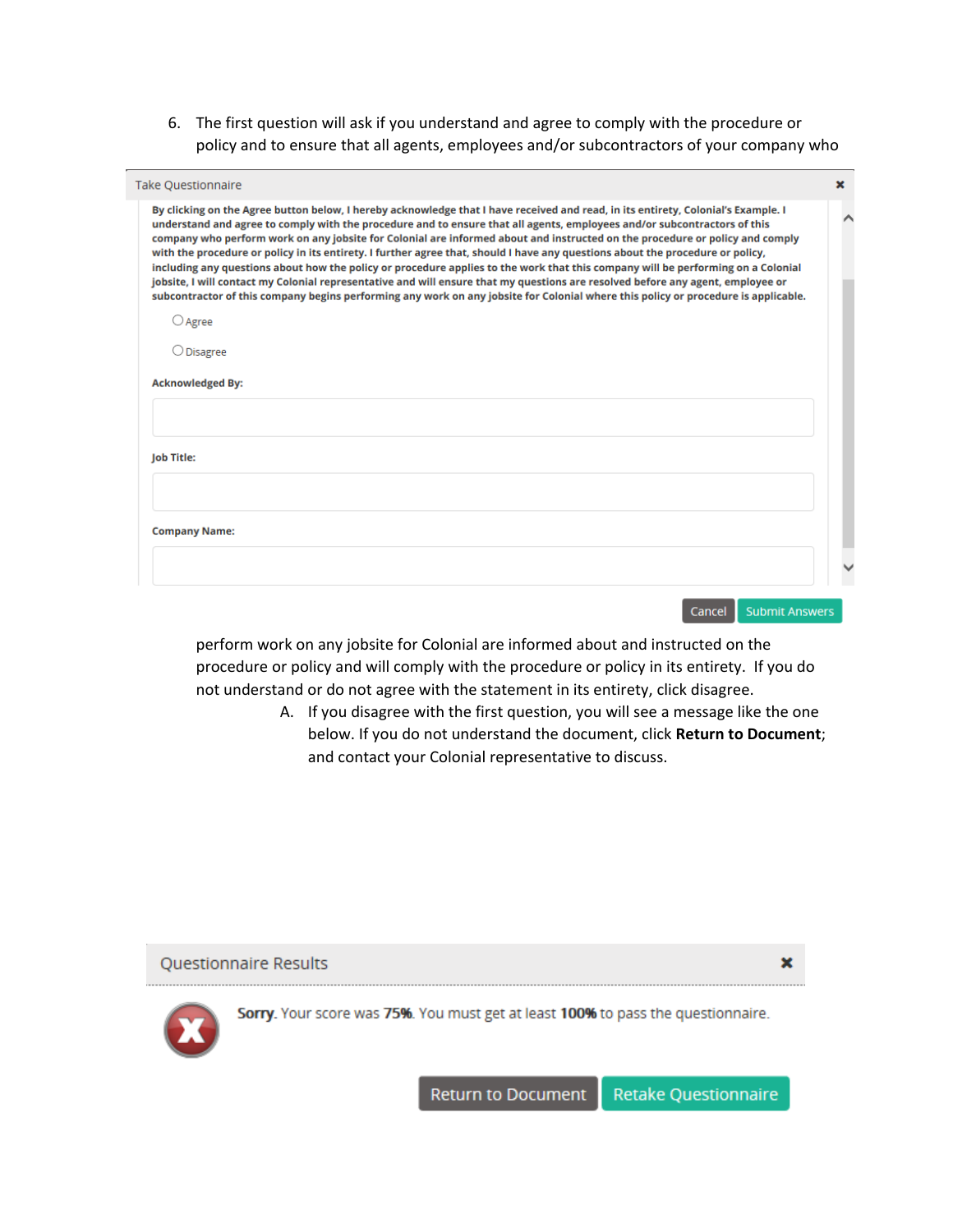7. If you do click on "agree", the document will be marked as read with the following message. Click **Next**, which will close the window.



# **6) How will <sup>I</sup> be notified of <sup>a</sup> policy or procedure change?**

You will receive an email notification from PolicyTech stating that you have a task located in your "my task" folder that needs to be completed.

## **7) Why are there duplicate documents in PolicyTech?**

The documents in PolicyTech were arranged according to task to help locate the applicable policy or Procedure.

#### **8) How can I search for a particular document?**

1. On the left side of the screen, click **Documents**, and then click **Search**.



2. On the right hand of the screen, there will be a search bar where the title of a document can be put in. Be sure that the site is set to contractor, and click search.

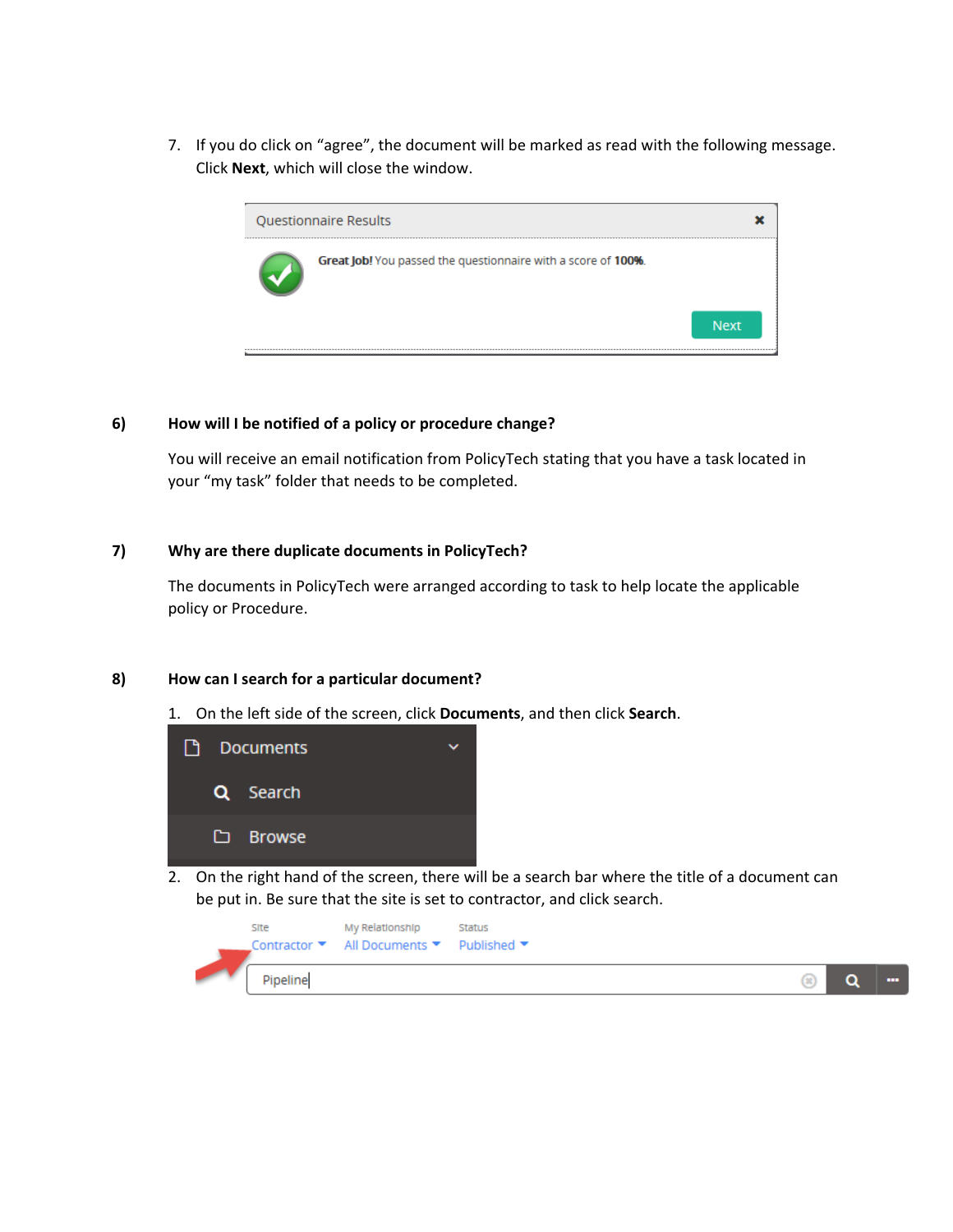3. A list will be created by PolicyTech of all the documents that meet the search criteria.



4. To download the file, click the icon left of the title to bring up the options available for the document, and click **Download Source File.**

| <b>Test Leads to Pipeline</b> | Attachment 45 Details of Cadwelding Copper | Approved |
|-------------------------------|--------------------------------------------|----------|
| Document URLs                 | -Wire Pipeline Bond Test                   | Approved |
| <b>View Properties</b>        |                                            |          |
| Add to Favorites              | cal Pipeline Ward<br>$\blacksquare$ Sign   | Approved |
| <b>Download Source File</b>   | . Tine Segment                             | Approved |

5. A prompt should appear at the bottom of the page asking if the file should be opened or saved. Choose the option that best fits your needs.

| Do you want to open or save Attachment 45 Details of Cadwelding Copper Test Leads to Pipeline (2024_0).tif (95.1 KB) from colpipetest.policytech.com? |  |  |  |                           |
|-------------------------------------------------------------------------------------------------------------------------------------------------------|--|--|--|---------------------------|
|                                                                                                                                                       |  |  |  | Open Save <b>v</b> Cancel |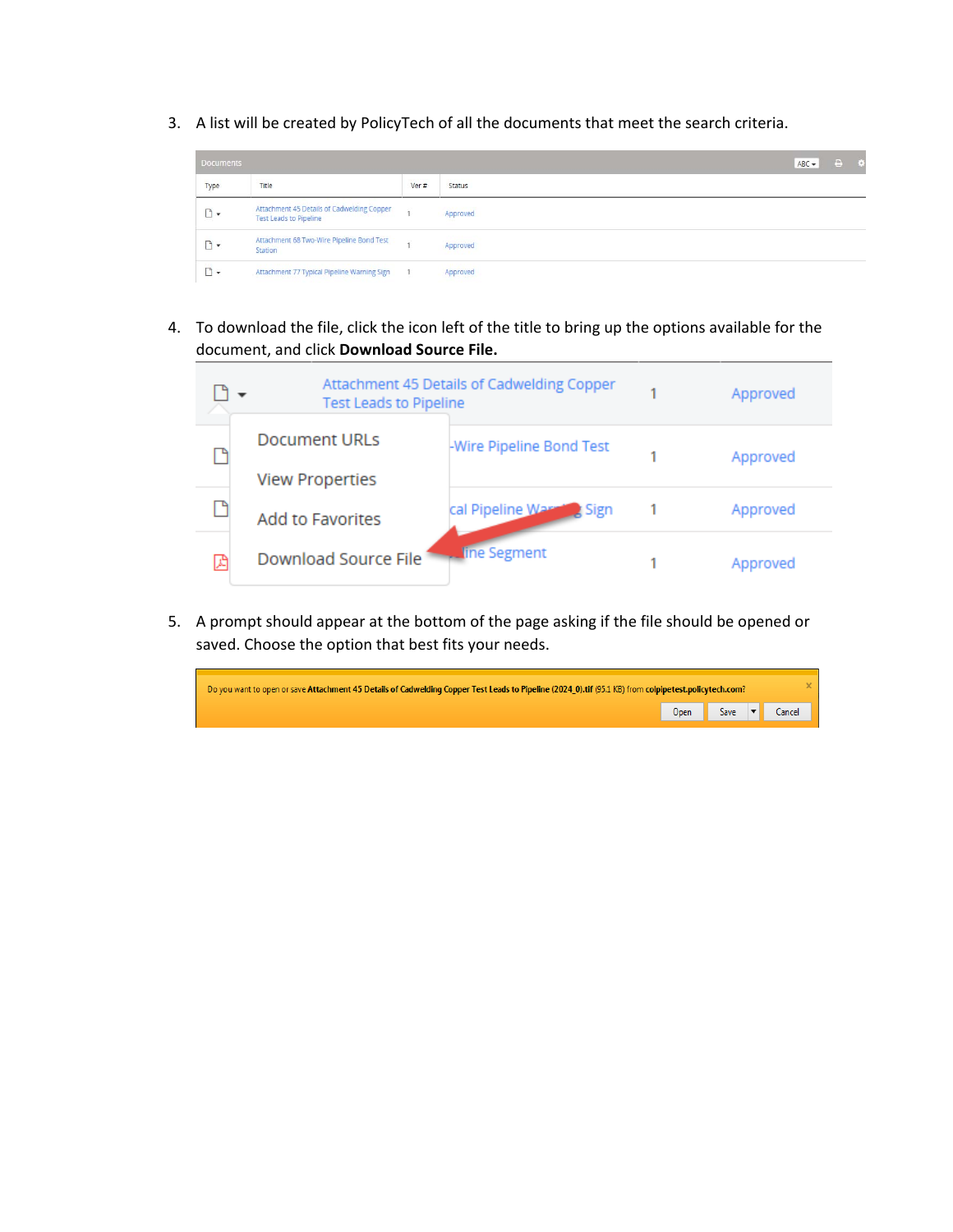### **9) How can I download a document?**

After opening a document, hover around the top of the document to make the save/print box appear, then click save/disk. This is also contains the print command.



## **10) Do I need any special software to download or run PolicyTech?**

|           | Apple                | Android                 | PC/Mac               |
|-----------|----------------------|-------------------------|----------------------|
| Software  | iOS 9 or later       | Android 4.4 or later    | N/A                  |
| Open with | PolicyTech App       | PolicyTech App          | Chrome               |
|           |                      |                         | recommended(though   |
|           |                      |                         | Firefox and Internet |
|           |                      |                         | Explorer should be   |
|           |                      |                         | fine)                |
| Hardware  | IPhone 5 SE or later | PolicyTech may not run  | N/A                  |
|           |                      | on all Android devices, |                      |
|           |                      | but devices should      |                      |
|           |                      | have at least 1.4 GHZ   |                      |
|           |                      | processor and at least  |                      |
|           |                      | 2 GB of RAM             |                      |

## **11) How often are policies and procedures updated?**

The review and update varies among the different policies and procedures, but, in general, the documents are reviewed and, if necessary, updated on an annual basis.